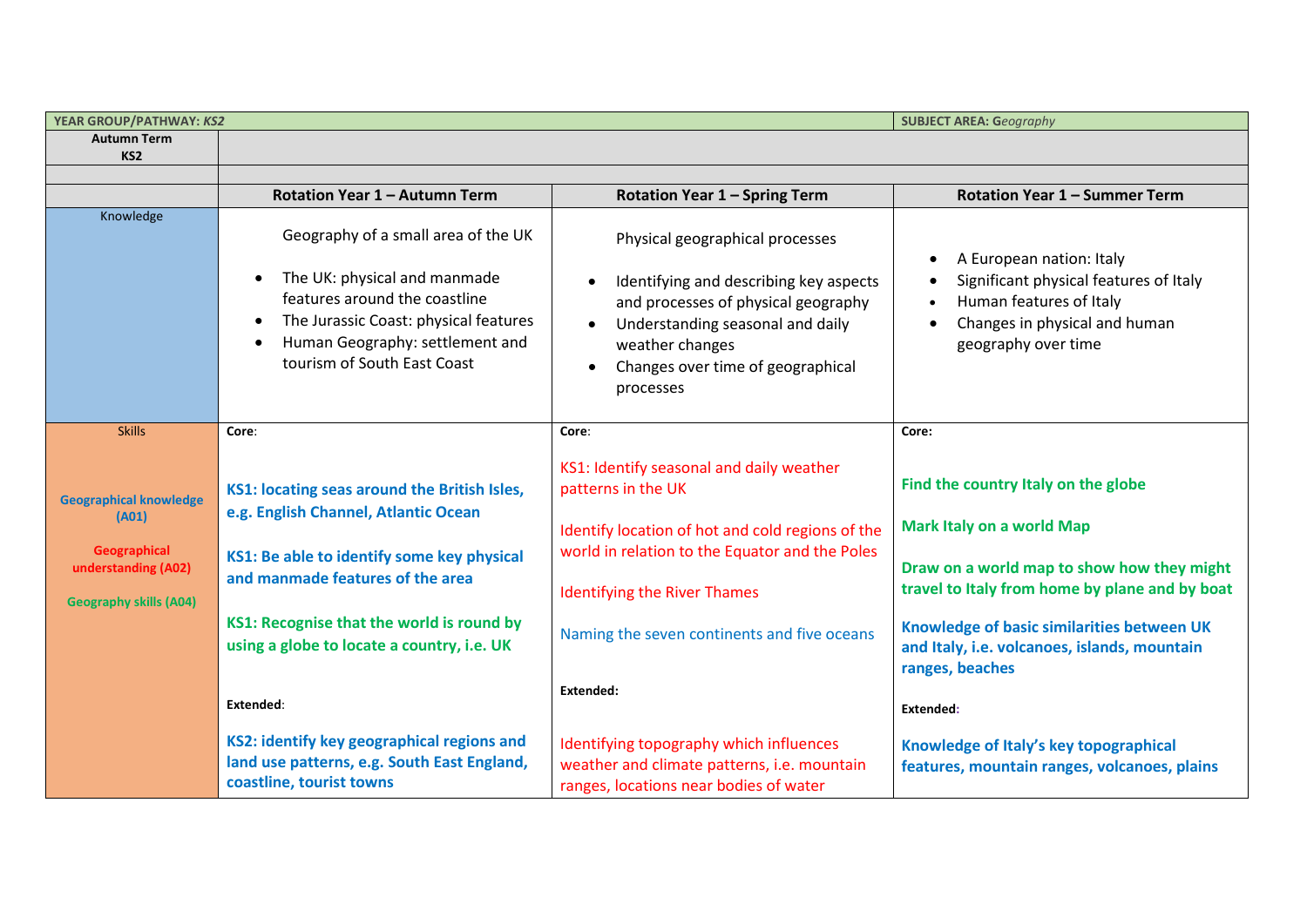|            | KS2: recognise the difference between a<br>map of the area and an aerial photo of the<br>same place<br>KS2: Using computer / digital mapping to<br>locate features within the South East.                                                        | Understanding key aspects of a river, i.e. the<br>river basin of the River Thames<br>Describing and understanding the Water Cycle<br>Naming vocabulary connected to weather and<br>climate: Equator, North/South Poles, Tropics | Use letter/ number coordinates to locate<br>features on a map<br>On a map, identify, name and locate the<br>continents of the world<br>Make a pictorial map of Italy with rivers and<br>mountains.                                                                            |
|------------|--------------------------------------------------------------------------------------------------------------------------------------------------------------------------------------------------------------------------------------------------|---------------------------------------------------------------------------------------------------------------------------------------------------------------------------------------------------------------------------------|-------------------------------------------------------------------------------------------------------------------------------------------------------------------------------------------------------------------------------------------------------------------------------|
| Vocabulary | Core: beach, cliff, coast, English Channel, sea,<br>town, port, harbour, shop, south-east, street,<br>house, church, zebra crossing, traffic lights,<br>bridge, farm, village,<br>Extended: promenade, tourism, coastline,<br>bungalow, building | Core:<br>Water cycle, river, river basin, Equator, Poles,<br>dry, wet, wind, snow, rain, hail, fog, hot, cold,<br>wide, narrow, bridge, lorry, car, bus, city<br>Extended: transport, port,                                     | Core<br>Italy, Europe, dry, wet, hot, cold, seasons, street<br>church, city, beach, forest, sea, port, soil,<br>location, aerial view, landscape, river, harbour,<br>equator, ocean, coast, mountain, valley, factory<br>Extended:<br>Northern Hermisphere, vegetation, range |

| <b>YEAR GROUP/PATHWAY: KS2</b> |                                      |                                      | <b>SUBJECT AREA: Geography</b>       |
|--------------------------------|--------------------------------------|--------------------------------------|--------------------------------------|
| <b>Autumn Term</b>             |                                      |                                      |                                      |
| KS <sub>2</sub>                |                                      |                                      |                                      |
|                                |                                      |                                      |                                      |
|                                | <b>Rotation Year 2 – Autumn Term</b> | <b>Rotation Year 2 - Spring Term</b> | <b>Rotation Year 2 – Summer Term</b> |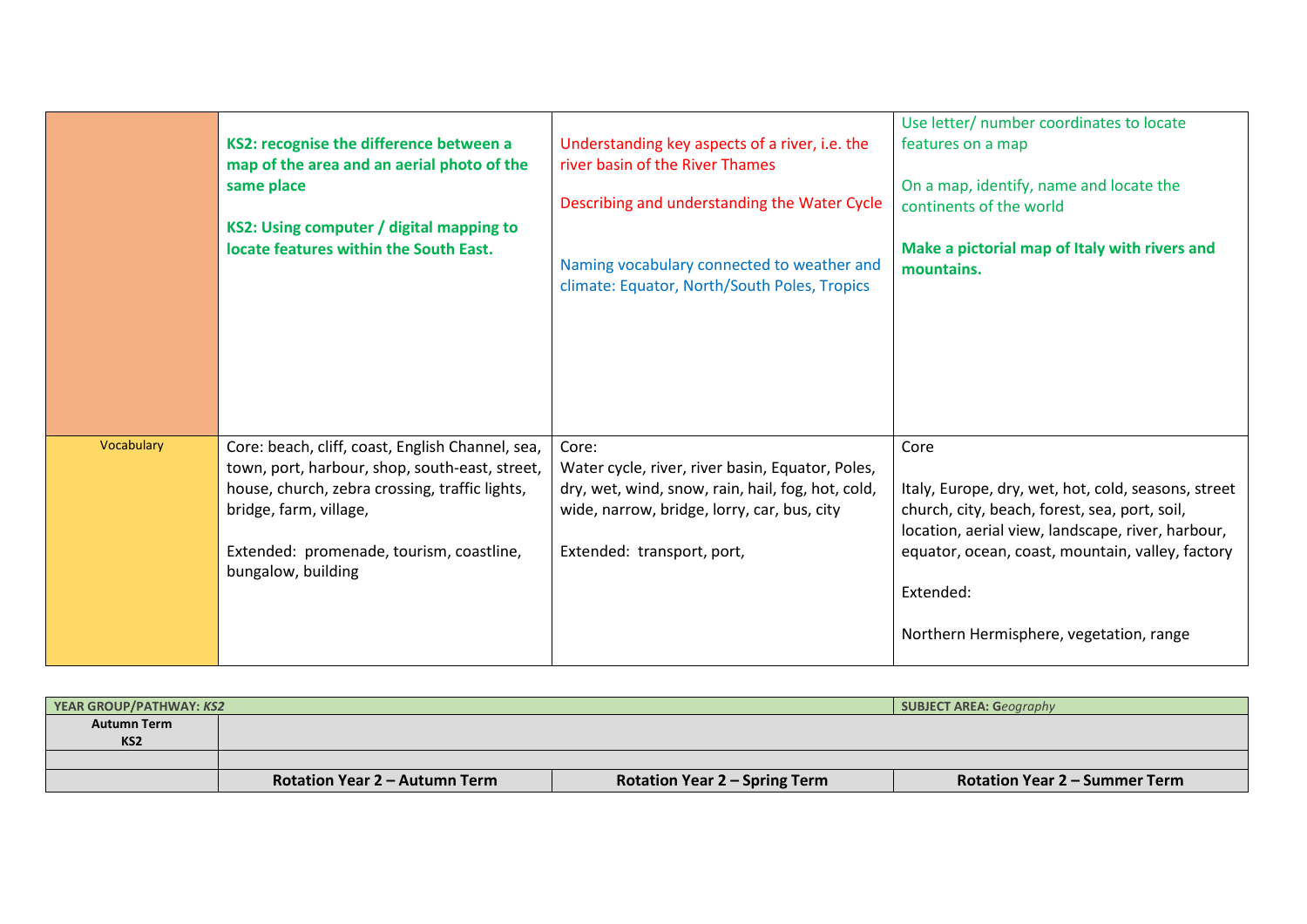| Knowledge                                                                                             | Physical geography of West Africa<br>$\bullet$<br>Human geography of West Africa<br>Map skills<br>$\bullet$<br>Understanding the similarities and<br>differences between an area of the<br>UK and a contrasting non-European<br>country, i.e. West Africa<br>Place knowledge of countries<br>outside of Europe, i.e. West<br>African nations<br>Location of Africa in relation to<br>the Equator and the Poles<br>Human and physical geography<br>of west Africa<br>Similarities and differences<br>between west Africa and UK | An African nation: Egypt<br>Significant physical features of Egypt<br>Human features of Egypt<br>Changes in physical and human<br>geography over time                                                                                                                                                                 | Geographical mapping skills of the local area<br>The local area: human and physical geography of<br><b>Guildford and Surrey</b>                                                                                                                                                              |
|-------------------------------------------------------------------------------------------------------|--------------------------------------------------------------------------------------------------------------------------------------------------------------------------------------------------------------------------------------------------------------------------------------------------------------------------------------------------------------------------------------------------------------------------------------------------------------------------------------------------------------------------------|-----------------------------------------------------------------------------------------------------------------------------------------------------------------------------------------------------------------------------------------------------------------------------------------------------------------------|----------------------------------------------------------------------------------------------------------------------------------------------------------------------------------------------------------------------------------------------------------------------------------------------|
| <b>Skills</b>                                                                                         | Core:                                                                                                                                                                                                                                                                                                                                                                                                                                                                                                                          | Core:                                                                                                                                                                                                                                                                                                                 | Core:                                                                                                                                                                                                                                                                                        |
| Geographical<br>understanding (A02)<br><b>Geography skills (A04)</b><br><b>Geographical knowledge</b> | I can identify differences between two areas<br>of the world, e.g. Nigeria and UK<br>Describe key aspects of physical geography of<br>both countries: biomes, climate zones, coasts<br>Describe key aspects of human geography of<br>both countries: types of settlement. Land use<br>patterns, human characteristics, energy use<br>KS1: Identify Europe and Africa on a globe                                                                                                                                                | Identify and describe key features of the<br>major cities of Egypt<br>Identify and describing similarities and<br>differences between two areas of Africa:<br><b>Nigeria and Egypt</b><br>Identifying and describing basic differences<br>between Africa and Europe<br>locating Egypt on a map, globe and world atlas | KS1: make a map of school and local area<br>Identifying the local area using aerial photos and<br>plans<br>Making a map of the of school and its grounds<br>using fieldwork / first-hand observation<br>Making a key of the grounds and local area<br>Following directions around the school |
|                                                                                                       | and world map                                                                                                                                                                                                                                                                                                                                                                                                                                                                                                                  |                                                                                                                                                                                                                                                                                                                       |                                                                                                                                                                                                                                                                                              |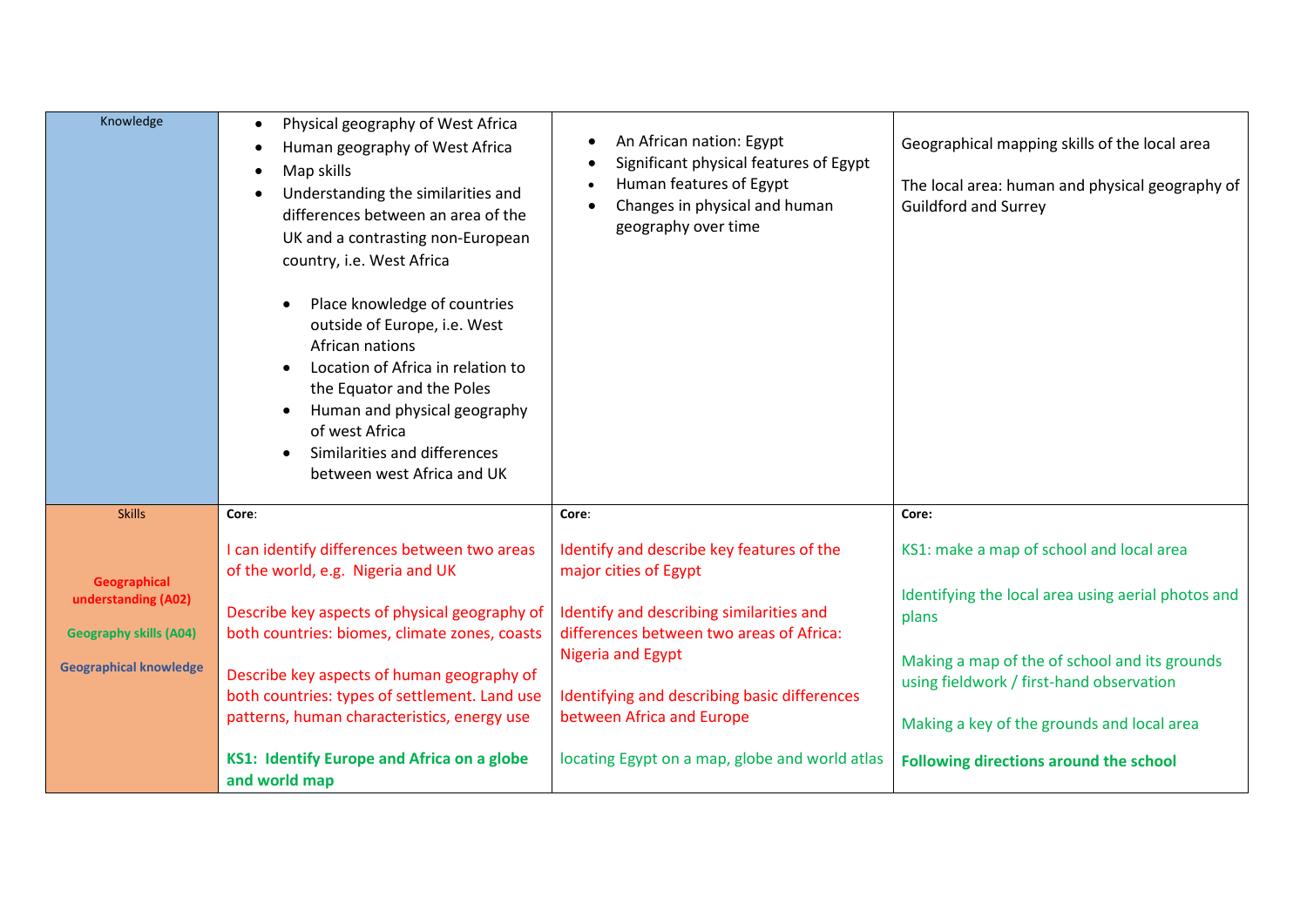|                                                  | locating the hot and cold area of the world:       | Play simple games involving the four compass      |
|--------------------------------------------------|----------------------------------------------------|---------------------------------------------------|
| Locate the hotter and colder areas of the        | Northern hemisphere, Equator and Southern          | points                                            |
|                                                  |                                                    |                                                   |
| world: The Poles and the Equator                 | hemisphere                                         | Extended:                                         |
|                                                  |                                                    |                                                   |
| devise a simple map of Nigeria and Great         | using a compass to locate North, East, South       | Using digital computer mapping to locate and      |
| <b>Britain</b>                                   | and west                                           | describe local area                               |
|                                                  |                                                    |                                                   |
|                                                  |                                                    | <b>Give compass directions</b>                    |
| Extended:                                        |                                                    |                                                   |
|                                                  | <b>Extended:</b>                                   | Use letter/number co-ordinates to locate          |
| KS2: I can identify similarities and differences |                                                    | features on a map                                 |
| between two areas of the world, e.g. Nigeria     | Understanding the Geographical similarities        |                                                   |
| and UK                                           | and differences between Nigeria (ancient           | Identify symbols using a key                      |
|                                                  | Benin) and Egypt                                   |                                                   |
| Identify the position and significance of the    |                                                    | Devise suitable symbols for use on a map          |
| northern and southern hemisphere, and            | Describing key aspects of human geography of       |                                                   |
| some countries contained within each             | Egypt, i.e. land use - farming, industrial, trade, | Use 4 figure co-ordinates to locate features on a |
|                                                  |                                                    |                                                   |
| Use digital computer mapping to locate           | energy use,                                        | map                                               |
| <b>Europe, Africa, UK and Nigeria</b>            |                                                    |                                                   |
|                                                  | Describing and understanding key aspects of        |                                                   |
| Identifying the location of Russia on a map      | physical geography: River Nile, climate            |                                                   |
| and globe                                        | influences, vegetation belts                       |                                                   |
|                                                  |                                                    |                                                   |
| Describe key aspects of physical geography of    | Using a map to locate North and west Africa        |                                                   |
|                                                  |                                                    |                                                   |
| both countries: biomes, climate zones, coasts    |                                                    |                                                   |
|                                                  | Using a compass to describe position of Egypt      |                                                   |
| Understanding the significance of human-         | to Nigeria                                         |                                                   |
| termed concepts such as The Tropics              |                                                    |                                                   |
|                                                  | Use digital mapping to locate Nigeria and          |                                                   |
| Describe key aspects of human geography of       | Egypt                                              |                                                   |
| both countries: types of settlement. Land use    |                                                    |                                                   |
| patterns, human characteristics, energy use      |                                                    |                                                   |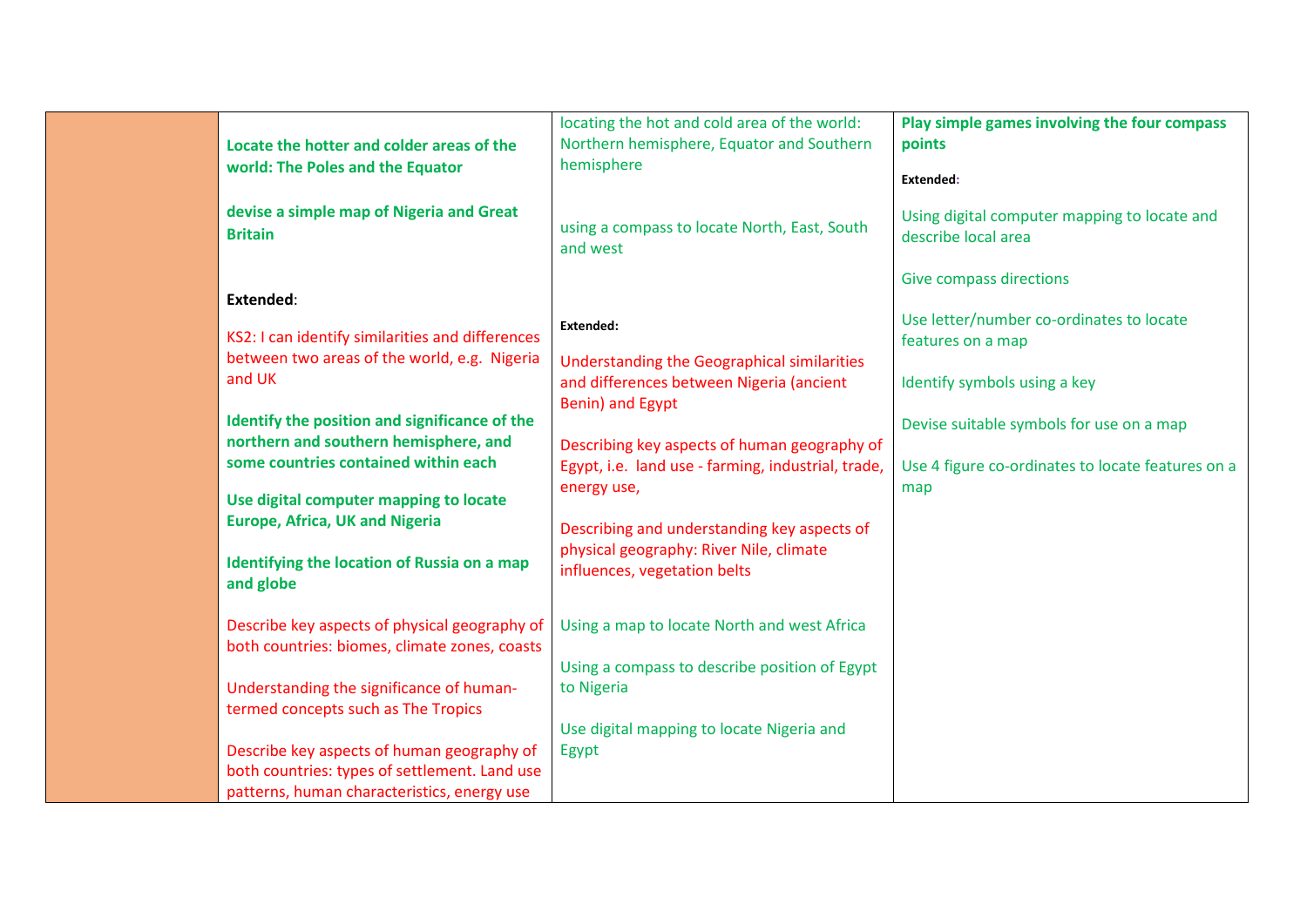| Vocabulary | Core: United Kingdom 'UK', Africa, Nigeria,<br>hemisphere, climate zones, countries, map,<br>globe, human, northern, southern, similar,<br>different, important, coast, rain, dry, wind | Core:<br>Map, globe, building, village, town, city, beach, sea, soil,<br>port, desert, river, ocean, coast, mountain, warm,<br>weather<br>Extended:            | Core<br>Map, symbols, compass, North, East, South,<br>West, computer mapping, local area, school,<br>road, path, school, left, right, forwards,<br>backwards, river, houses, journey |
|------------|-----------------------------------------------------------------------------------------------------------------------------------------------------------------------------------------|----------------------------------------------------------------------------------------------------------------------------------------------------------------|--------------------------------------------------------------------------------------------------------------------------------------------------------------------------------------|
|            | Extended: settlement, similarity, difference,<br>significance, importance, digital, position                                                                                            | Location, oasis, oases, vegetation, Nile valley / Delta,<br>settlement, landscape, lake, clay, loam, climate zone,<br>industry, weather, agriculture, farming, | Extended:<br>location, route, aerial view, vegetation,<br>terraced, semi-detached                                                                                                    |

| YEAR GROUP/PATHWAY: KS2 |                               |                                      | <b>SUBJECT AREA: Geography</b>       |
|-------------------------|-------------------------------|--------------------------------------|--------------------------------------|
| <b>Autumn Term</b>      |                               |                                      |                                      |
| KS <sub>2</sub>         |                               |                                      |                                      |
|                         |                               |                                      |                                      |
|                         | Rotation Year 3 - Autumn Term | <b>Rotation Year 3 - Spring Term</b> | <b>Rotation Year 3 - Summer Term</b> |
| Knowledge               |                               |                                      |                                      |
|                         | • The United Kingdom and its  | Rainforest Habitats                  | North America                        |
|                         | four countries                | Man-made features<br>$\bullet$       | Physical and human                   |
|                         |                               | Changes over time<br>٠               | Comparisons between North            |
|                         | A European country:           | Animals of the rainforest            | and South America                    |
|                         |                               | biomes                               |                                      |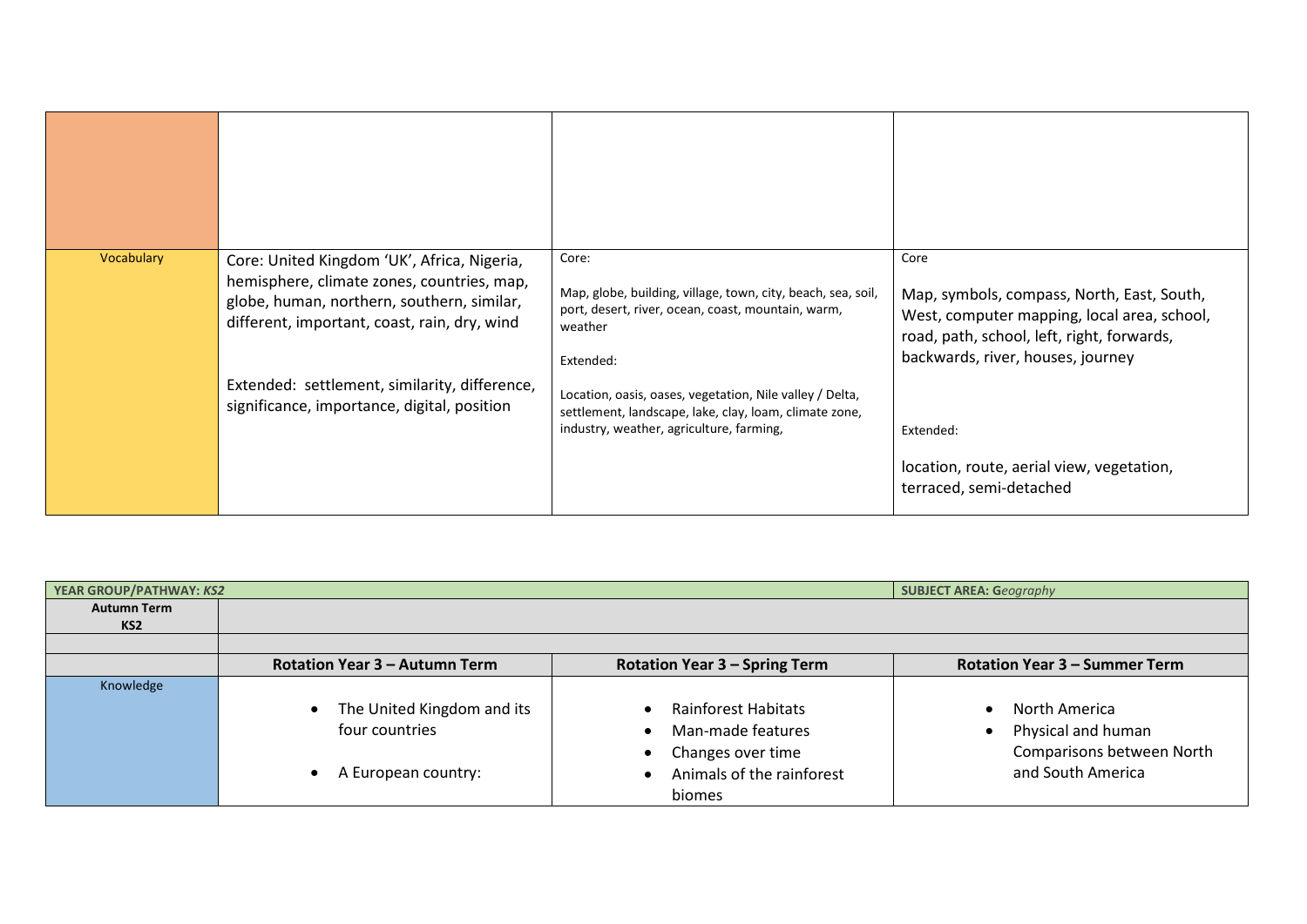|                                                   |                                                                                                                          |                                                                                 | A comparison in major cities of<br>North and South America                                                                                                    |
|---------------------------------------------------|--------------------------------------------------------------------------------------------------------------------------|---------------------------------------------------------------------------------|---------------------------------------------------------------------------------------------------------------------------------------------------------------|
|                                                   |                                                                                                                          |                                                                                 |                                                                                                                                                               |
| <b>Skills</b>                                     | Core:                                                                                                                    | Core:                                                                           | Core:                                                                                                                                                         |
| <b>Geographical</b>                               | <b>KS1: Name and identify the four countries</b>                                                                         | Naming the 7 continents and 5 oceans of the<br>world                            | Identify North and South America on a globe,<br>map and atlas                                                                                                 |
| knowledge (A01)<br>Geography                      | and capital cities of the UK, and its<br>surrounding seas                                                                | Naming vocabulary: Equator, North/South<br>Pole                                 | Use aerial photos to recognise key features of<br>the landscape of both continents                                                                            |
| understanding (A02)<br><b>Geographical skills</b> | KS1: use basic geographical vocabulary to<br>refer to key physical features of the South<br><b>East and London</b>       | Naming the similarities and differences<br>between UK forest and the rainforest | <b>Identifying the Tropics of Capricorn and Cancer</b><br>and The Equator                                                                                     |
| (A03/4)                                           | Extended:                                                                                                                | Extended:<br>Understanding differences and similarities                         | <b>Identifying similarities and differences between</b><br>North and South America, i.e. forest biomes                                                        |
|                                                   | KS2: Name and locate the four cities of the<br><b>United Kingdom</b>                                                     | between human and physical aspects of the<br>rainforest to UK forests           | Extended:                                                                                                                                                     |
|                                                   | KS2: Name and locate the counties of Great<br><b>Britain</b>                                                             | Knowledge of Human-termed concept such as<br>the Tropics                        | Identifying human and physical similarities and<br>differences between North and South America,<br>i.e. farming, energy, food                                 |
|                                                   | Identify the position and significance of the<br>prime / Greenwich Mean Time and time<br>zones (including day and night) |                                                                                 | Identifying, locating and annotating the<br>countries which the Tropics of Capricorn and<br>Cancer run through, and the Equator in South<br>and North America |
|                                                   | <b>Describe the River Thames and its links to</b><br>economic activity                                                   |                                                                                 |                                                                                                                                                               |
|                                                   |                                                                                                                          |                                                                                 |                                                                                                                                                               |